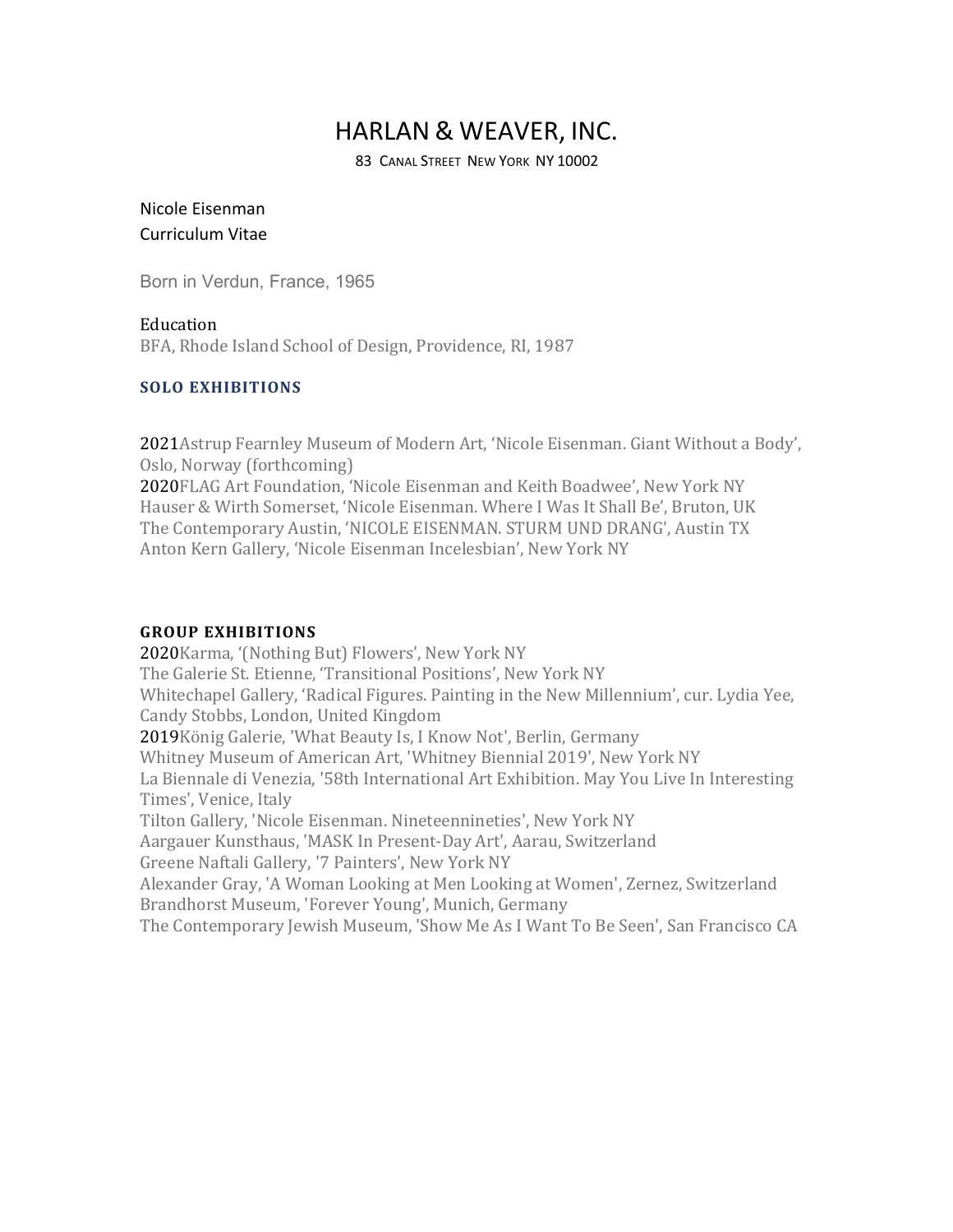#### **PUBLIC COLLECTIONS**

American Academy of Arts and Letters, New York The Art Institute of Chicago Carnegie Museum of Art Centre national des arts plastiques, Paris Cornell Fine Arts Museum, Rollins College, Winter Park FL Denver Art Museum The Frances Young Tang Teaching Museum and Art Gallery at Skidmore College Hall Art Foundation Hammer Museum, Los Angeles Herbert F. Johnson Museum of Art, Ithaca NY The Jewish Museum, New York The Morgan Library & Museum, New York Museum Ludwig, Cologne Museum of Contemporary Art, Los Angeles Museum of Contemporary Art San Diego Museum of Modern Art, New York Nasher Sculpture Center, Dallas RISD Museum, Providence RI Rose Art Museum, Brandeis University, Waltham MA San Francisco Museum of Modern Art Tate, London Walker Art Center, Minneapolis Whitney Museum of American Art, New York Williams College Museum of Art, Williamstown MA

# **OTHER PROJECTS**

2019Raid The Icebox Now with Nicole Eisenman, 'Tonight We Are Going Out and We Are All Getting Hammered' 2012Bush Shelter Project: Nicole Eisenman Intentions, Locust Projects, Miami FL

#### **AUDIOVISUALS**

2012Whitney Museum, 2012 Whitney Biennial, 'Nicole Eisenman. Figure Drawing Atelier with Commentary by Margie Weinstein, Manager of Education Initiatives', New York NY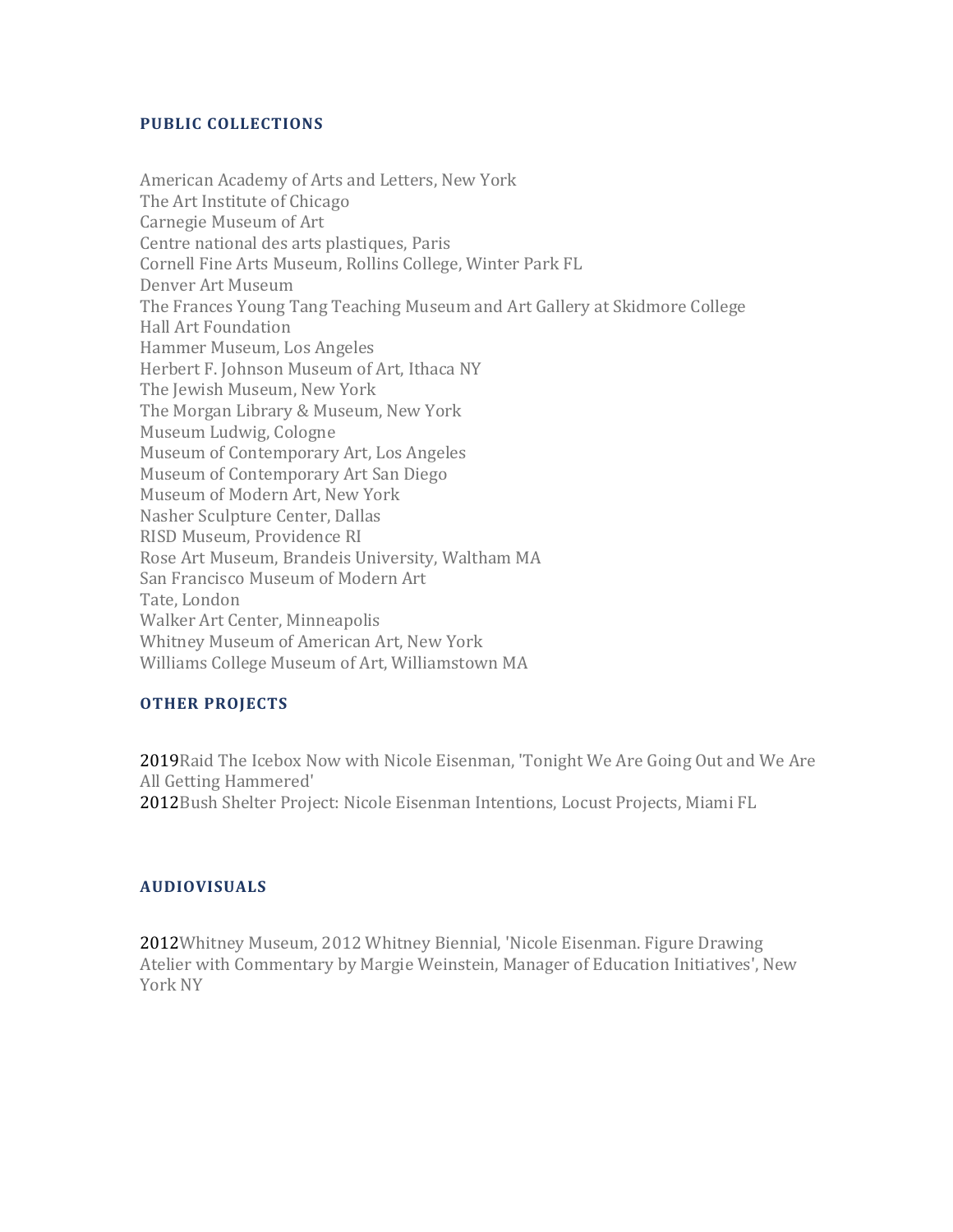#### **AWARDS AND GRANTS**

2015MacArthur Foundation Fellowship, United States 2013The Carnegie Prize, 2013 Carnegie International, Pittsburgh PA

#### **TEACHING**

Present Bard College, Annandale-on-Hudson NY 2001-02 Mount Royal College of Art, Baltimore MD 2000-01 School of Visual Arts, New York NY

# **LECTURES**

Bard College, NY Columbia University, NY Colgate University, NY Harvard University, Architecture Department, MA Hunter College, NY Mount Royal College of Art, MD Provincetown Workshop, MA Rhode Island School of Design, RI School of Visual Arts, NY SUNY New Platz, NY SUNY Binghamton, NY University of Tennessee, TN University of Kentucky, KT Vassar College, NY Yale University, CT Princeton University, NJ Queens College, NY

# **Bibliography**

**MONOGRAPHS**

2020Pesanti, Heather, Roach, Stephanie, Rider, Jonathan (et al.) 'Nicole Eisenman. Sturm und Drang', Santa Fe: Radius Books / Austin: The Contemporary Austin / New York: The Flag Art Foundation (exh. cat.)

Longabucco, Matt, 'Nicole Eisenman. Incelesbian', New York: Anton Kern Gallery/Dieu Donné, 2020 (exh. cat.)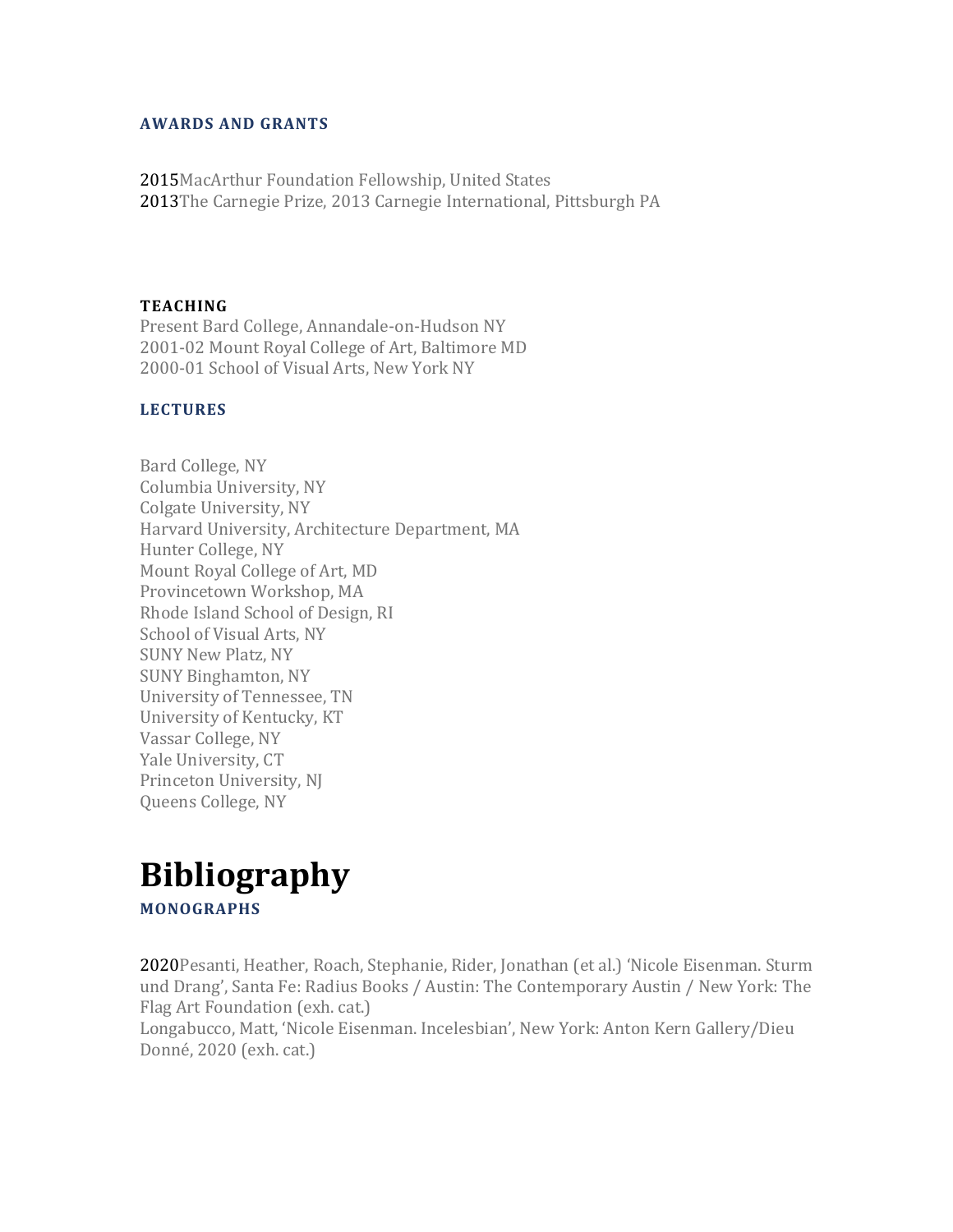# **PUBLICATIONS**

2020Gerhard, Jane, Tucker, Dan, 'Citizen Woman: An Illustrated History of the Women's Movement', Munich/London/New York: Prestel, 2020, ill.

Yee, Lydia (ed.), 'Radical Figures. Painting in the New Millennium', London: Whitechapel Gallery, 2020 (exh. cat.)

# **SELECTED PRESS**

2020\_\_\_, 'Lee Lozano and Nicole Eisenman at Hauser & Wirth Somerset', on: ocula.com, 20 November 2020, ill.

Yerebakan, Osman Can, 'How Star Painter Nicole Eisenman Leveraged a New Solo Show to Pay It Forward, Putting the Spotlight on Her Naughty Friend Keith Boadwee Instead', on: news.artnet.com, 9 December 2020, ill.

Simpson, Veronica, 'Nicole Eisenman: Where I Was, It Shall Be' [review], on: studiointernational.com, 12 November 2020, ill.

Creahan, D., 'Somerset – Nicole Eisenman: "Where I Was, It Shall Be" at Hauser & Wirth through January 10th, 2020', on: artobserved.com, 12 November 2020, ill.

\_\_\_, 'The Guide', in: The Guardian, London, 31 October 2020, p. 25, ill. Aima, Rahel, 'Nicole Eisenman's Fable of Worries', in: ArtReview Asia, October 2020, ill. Aima, Rahel, 'Out of the Weeds: Nicole Eisenman on How Boredom Fuels Her Art' [interview], on: artreview.com, 8 October 2020, ill.

\_\_\_, 'Nicole Eisenman – Where I Was, It Shall Be', on: likeyou.com, 3 October 2020, ill. \_\_\_, 'Major outdoor work by Nicole Eisenman unveiled today at Hauser & Wirth Somerset', on: artdaily.com, 2 October 2020, ill.

Dafoe, Taylor, 'Nicole Eisenman, Martin Puryear, and 100 Other Artists and Intellectuals Call on Museums to Reinstate the Postponed Philip Guston Retrospective', on: news.artnet.com, 30 September 2020, ill.

Smee, Sebastian, 'Join the crowd. Nicole Eisenman's painting perfectly captures the wonderful weirdness of human togetherness', on: washingtonpost.com, 19 August 2020, ill.

Selvin, Claire, 'City of Münster Secures Funding for Beloved Nicole Eisenman Fountain Sculpture', on: artnews.com, 6 July 2020, ill.

Klingelfuss, Jessica, 'West Side Story', in: Wallpaper, May 2020, London, pp. 92-112, ill. Kotecha, Shiv, 'For Nicole Eisenman, Historical Memory is a Blunt Instrument', on: frieze.com, 28 April 2020, ill.

Reid, Hilary, 'Bananas to the Rescue!', on: vulture.com, 23 April 2020, ill.

Tuchman, Phyllis, 'Nicole Eisenman', in: The Brooklyn Rail, New York, April 2020, p. 72, ill.

Yerebakan, Osman Can, 'Nine Artworks To Turn You On In Isolation', on: playboy.com, 3 April 2020, ill.

Indrisek, Scott, 'These Major Contemporary Artists Are Passionate Collectors of Outsider Art', on: artsy.net, 22 January 2020

Holmes, Helen, 'Artists Call on MoMA to Cut Board Members Who "Profit From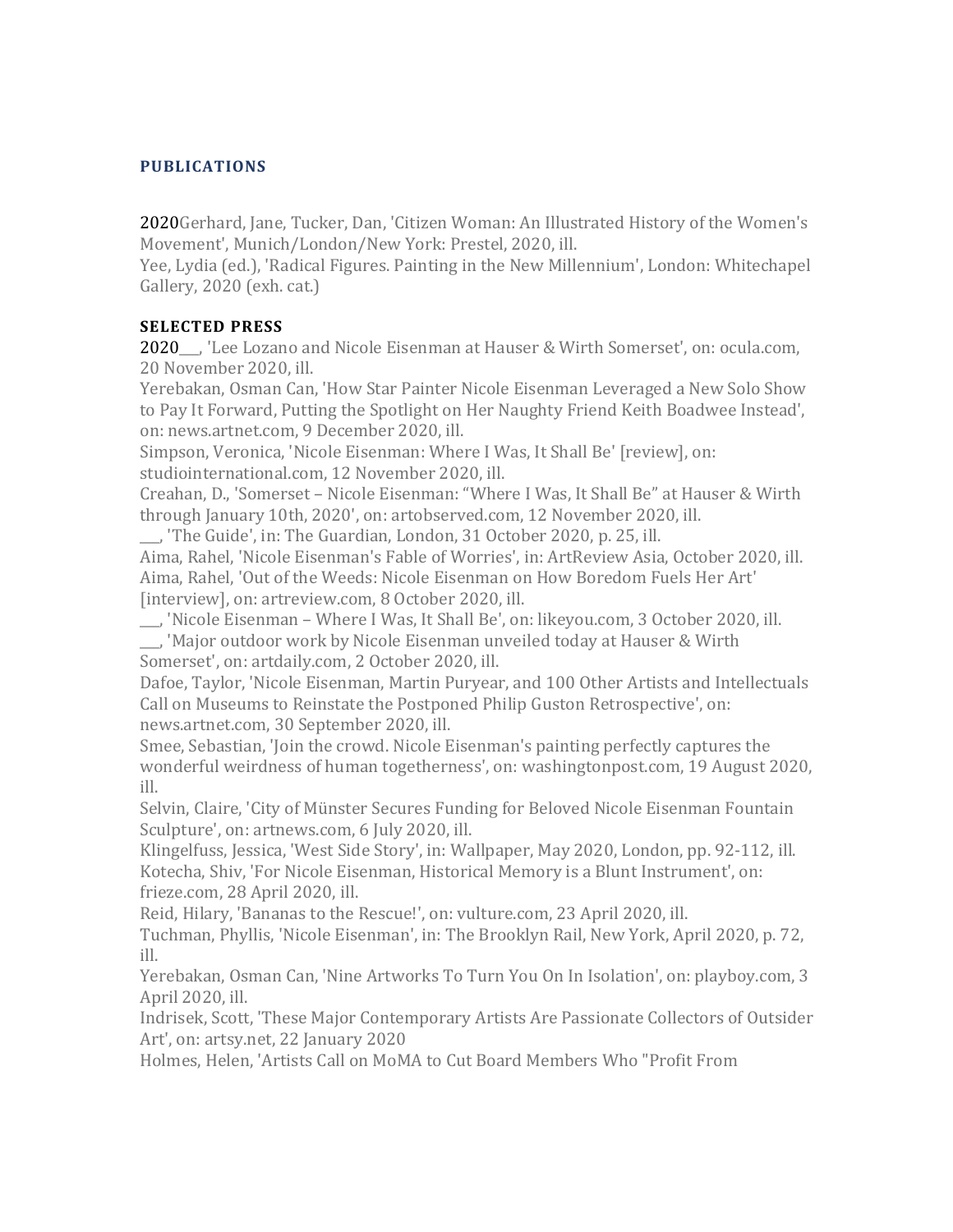'Suffering'"', on: observer.com, 15 January 2020

\_\_\_, 'Nicole Eisenman. The Contemporary Austin', in: Artforum, New York, January 2020 2019Prickett, Sarah Nicole, Phillips, Kaitlin, 'Diary. Inside Job', in: Artforum, December 2019

Russeth, Andrew, 'Nicole Eisenman Joins Powerhouse Hauser & Wirth Gallery Following Star Turns at the Venice and Whitney Biennials', on: www.artnews.com, 14 November 2019, ill.

\_\_\_, 'Hauser & Wirth announces representation of Nicole Eisenman', on: Art Daily, 18 November 2019, ill.

Tuchman, Phyllis, 'Double Feature: Revered Painter Nicole Eisenman Has Quickly Become One of Today's Most Thrilling Sculptors', on: www.artnews.com, 1 October 2019, ill.

Scott, Chadd, 'Nicole Eisenman Installation Puts Exclamation Point On Fenway Development', on: www.forbes.com, 6 June 2019, ill.

Schjeldahl, Peter, 'The Whitney Biennial in an Age of Anxiety', in: The New Yorker, New York, May 2019

\_\_\_, 'NASHER SCULPTURE CENTER ACQUIRES NICOLE EISENMAN'S SKETCH FOR A FOUNTAIN', in: Artforum, New York, May 2019, ill.

Fateman, Johanna, vWISE GUYS. JOHANNA FATEMAN ON THE ART OF NICOLE EISENMAN', in: Artforum, New York, April 2019, ill.

2018Brown, Kate, 'Nicole Eisenman Makes a Dramatic Turn to Sculpture in Her First Solo Institutional Show in Germany', on: www.news.artnet.com, New York, 8 November 2018, ill.

Varadi, Keith J., 'Nicole Eisenman at Susanne Vielmetter Los Angeles Projects', on: www.contemporaryartreview.la/online/, 18 April 2019, ill.

Gerwin, Daniel, 'Nicole Eisenman's Portraits of Angry White Men', on:

www.hyperallergic.com, New York, 12 April 2018, ill.

Waters, Sydney, 'Dark Light is a Masterpiece of Political Relevance', on:

www.artandcakela.com, Los Angeles, 9 April 2018, ill.

Mizota, Sharon, 'In Nicole Eisenman's paintings, a must-see mirror to America's political moment', on: www.latimes.com, Los Angeles, 12 April 2018, ill.

Lasarow, Bill, 'Nicole Eisenman at Susanne Vielmetter LA Projects', in: ArtScene, April 2018

Goldman, Edward, 'Listening to Artists', in: KCRW Art Talk, Santa Monica, 20 March 2018 (radio interview)

Hickley, Catherine, 'Beer and bread rolls for a vandilised sculpture in Münster', on: www.theartnewspaper.com, 14 March 2018, ill.

Petrovich, Dushko, 'The New Face of Portrait Painting', in: The New York Times Style Magazine, New York, 12 February 2018

Hafner, Hans-Jürgen, trans. Nicholas Grindell, 'Nicole Eisenman at Secession, Vienna', in: Frieze, January/February 2018

Farago, Jason, 'A Museum's Fresh Take on the Whole Megillah', in: New York Times, New York, 26 January 2018, ill.

Nayeri, Farah, 'The Art on Her Walls Echoes Her Mission: Backing Bold Works by Women', in: New York Times, New York, 26 January 2018, ill.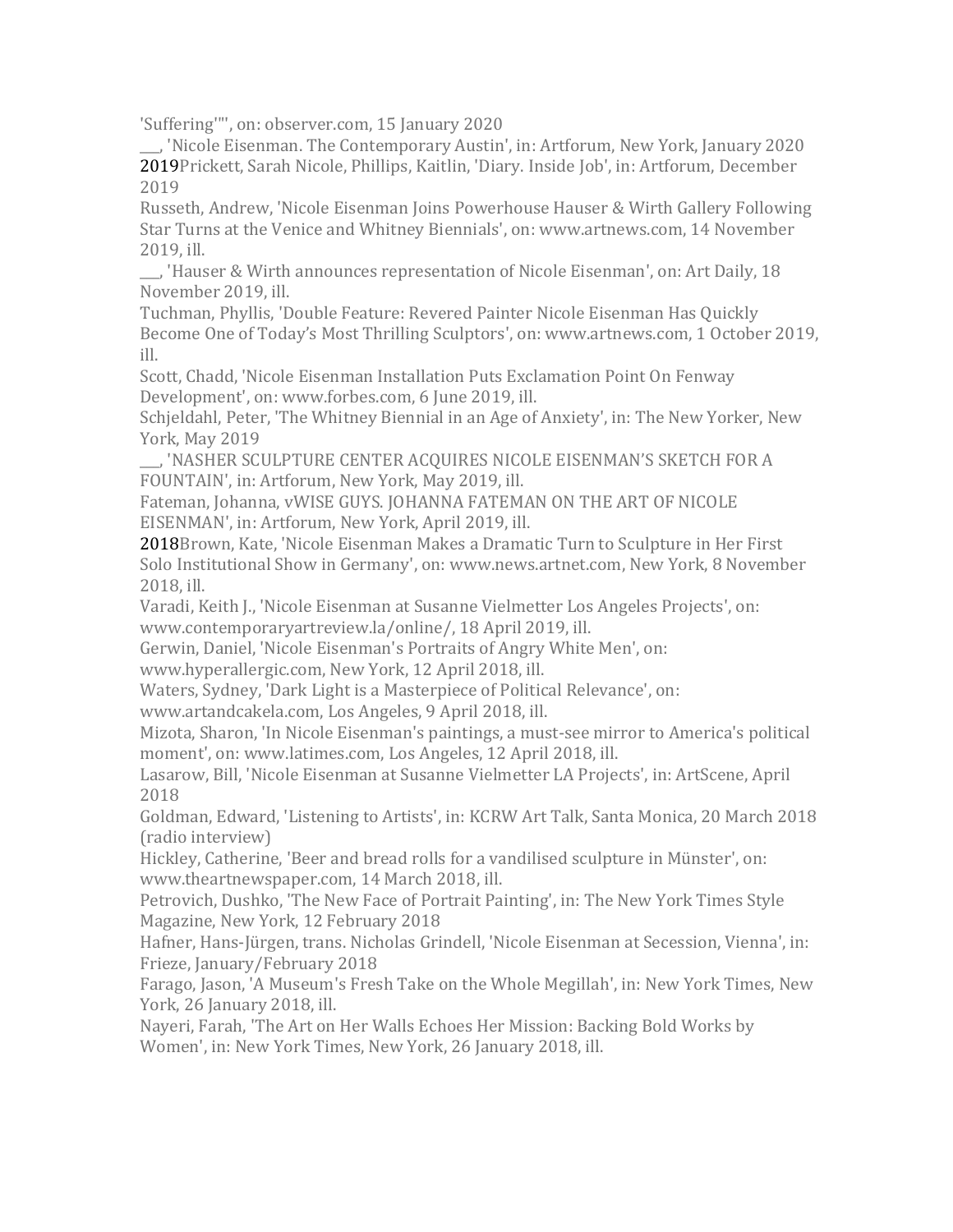2017Truax, Stephen, 'Why Young Queer Artists Are Trading Anguish for Joy,' on: www.artsy.com, 7 November 2017, ill.

Hicklev, Catherine, 'Locals fight to retain Eisenman fountain following Sculpture Projects Münster,' on: www.theartnewspaper.com, 10 October 2017, ill.

Hoffmann, Jens, 'Skulptur Projekte Münster,' Frieze, 11 September 2017

Kinsella, Eileen, 'See the Photo Highlights of Skulptur Projekte Münster, the World's Most Important Public Art Show, on: www.news.artnet.com, 9 June 2017, ill.

Trouillot, Terence, The New Face of Painting? Nicole Eisenman Reinvents Portraiture in Her New Show at Anton Kern,' on: www.news.artnet.com, 6 June 2017, ill.

Hoffmann, Jens, 'Reviews: Biennale de Montréal,' Artforum, February 2017

2016Karch, Swangje, 'Nicole Eisenman,' Blau, April 2016

Coates, Jennifer, 'The Goo of Paint: How every mark matters,' Modern Painters, May 2016 Myles, Eileen, 'Nicole Eisenman's Green World,' Frieze, May 2016

Solway, Diane, 'Nicole Eisenman Has Both Style and Substance,' W Magazine, May 2016 Solomon, Deborah, 'A Conversation with Nicole Eisenman and Grace Dunham,' The New York Times, 7 May 2016

Allen, Emma, 'The Rain in Spain: The MacArthur-winning artist Nicole Eisenman learns to talk like Eliza Doolittle,' The New Yorker, 9 May 2016

Schjeldahl, Peter, 'Seriously Funny: A Nicole Eisenman Retrospective,' The New Yorker, 16 May 2016

Thackara, Tess, 'Nicole Eisenman's Paintings Will Make You Laugh, Even When it Hurts,' on: www.artsy.com, 6 May 2016, ill.

Indrisek, Scott, 'Normal is Boring: Nicole Eisenman at the New Museum,' on: www.blouinartinfo.com, 4 May 2016, ill.

Spellings, Sarah, 'This Artist Sees Right Through Your Relationship Shams,' www.cut.com, 11 May 2016, ill.

Smith, Roberta, 'Nicole Eisenman, Fluidly Merging Past, Present and Future,' The New York Times, 2 June 2016

Yau, John, 'A Truly Great Artist,' on: hyperallergic.com, 5 June 2016

Greenberger, Alex, 'Historical Friction: Nicole Eisenman at the New Museum and Anton Kern, New York,' on: www.artnews.com, 9 June 2016, ill.

Herriman, Kat, 'The Wicked Comedy of Nicole Eisenman's Allegorical Paintings,' on: www.vice.com, 24 June 2016, ill.

'Now Showing: Nicole Eisenman,' Elephant Magazine, Summer 2016

Schwabsky, Barry, 'Nicole Eisenman's Path to Genius,' on: www.thenatioan.com, 14 July 2016, ill.

Istomina, Tatiana, 'Nicole Eisenman: New York, at New Museum and Anton Kern,' on: www.artinamericamagazine.com, 1 September 2016, ill.

Korczynski, Jacob, ''Le Gran Balcon/The Grand Balcony,' La Biennale de Montréal,' www.art-agenda.com, 26 October 2016, ill.

Ridykeulous (Nicole Eisenman + A.L. Steiner), 'An Open Letter To Our Future Selves, by the Art Duo Ridykeulous,' on: www.wmagazine.com, 1 November 2016

Lewis, Jacqueline, 'Nicole Eisenman Hides Nothing,' Cultured Magazine, Winter 2016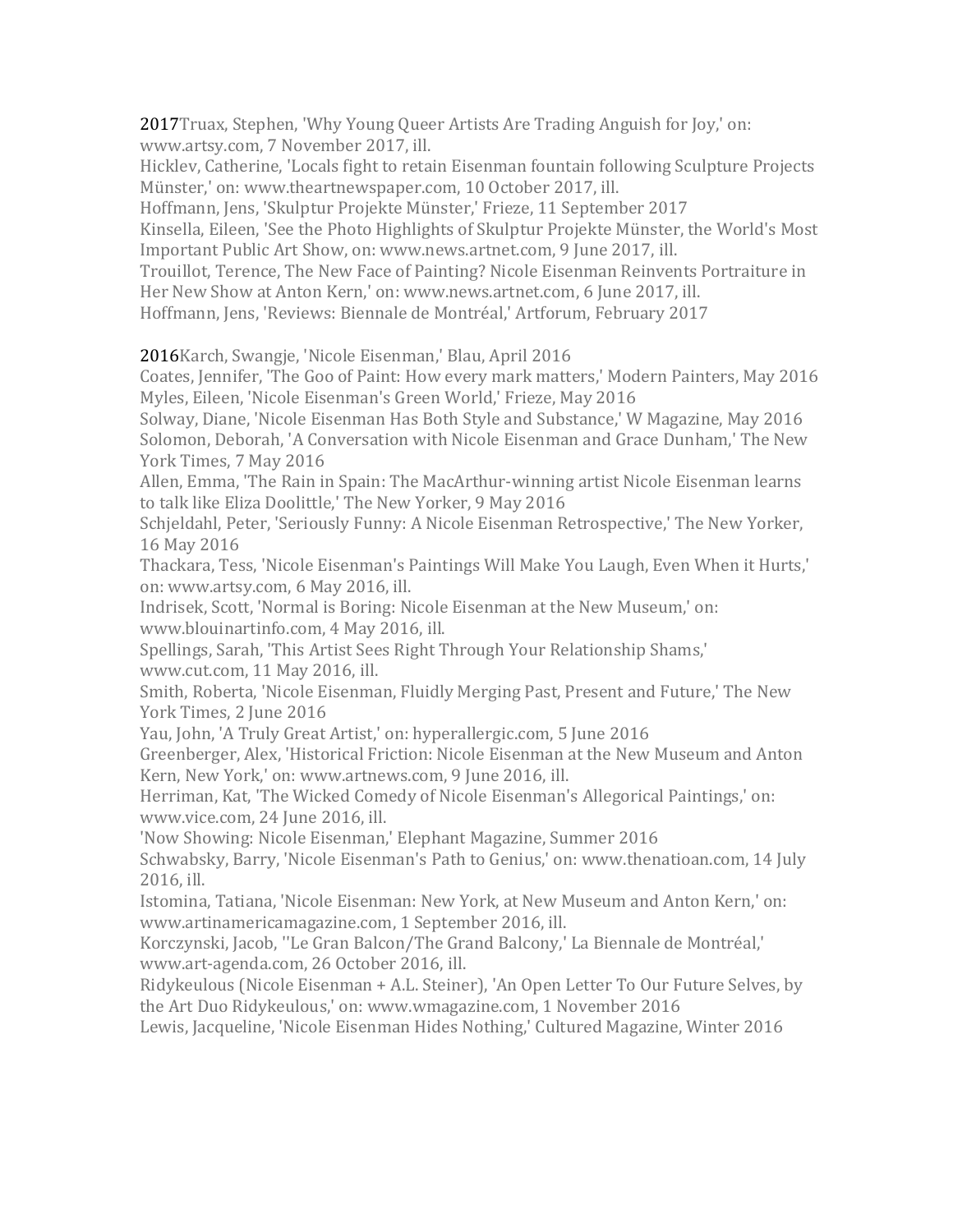2015Esplund, Lance, 'Reshuffling, Not Reinventing,' The Wall Street Journal, 27 January 2015

Tuchman, Phyllis, 'The Forever Now: Contemporary Painting in an Atemporal World,' The Brooklyn Rail, 5 March 2015

Rodney, Seph, 'Can I Get A Witness: The Persistence of Narrative Painting,' Artillery, March 2015

Maine, Stephen, 'The Forever Now, Artillery,' March 2015

Wise, Lloyd, 'The Forever Now: Contemporary Painting in an Atemporal World,' Artforum, March 2015

DSouza, Aruna, 'Nicole Eisenman is an Artist with a lot on her Seder Plate: Subverting Passover Traditions at Jewish Museum,' Forward, 1 April 2015

Johnson, Ken, 'All Back in the Skull Together,' New York Times, 9 April 2015

Miranda, Carolina, 'The Whitney Museum Announces Inaugural Show, and the Internet Parses,' Los Angeles Time, 16 April 2015

Merjian, Ara H., 'The Forever Now: Contemporary Painting in an Atemporal World,' Frieze, April 2015

Frank, Priscilla, 'Art Exhibition Champions Blemishes, Pimples, Scars and Other Glorious Flaws,' Huffington Post, 11 January 2015

'20 Artists Who Make New York,' Elephant, Spring 2015

Chute, James, 'Taking a stand for Nicole Eisenman,' on: www.sandiegouniontribune.com, 15 July 2015, ill.

Eisenman, Nicole, Art in America (cover), September 2015

Durbin, Andrew, 'Painting Ghosts,' on: www.out.com, 16 September 2015, ill.

2015 MacArthur Fellows Include Nicole Eisenman, LaToya Ruby Frazier, on:

www.artforum.com, 29 September 2015, ill.

Jeppesen, Travis, 'Critics Picks: Nicole Eisenman at Galerie Barbara Weiss,' on: www.artforum.com, 9 October 2015, ill.

Mullins, Charlott, 'Picture People: The New State of the Art,' Thames & Hudson (cat.), 2015

Tourjee, Diana, The Human Painter Making Art Worthy of Aliens, on: www.vice.com, 17 November 2015, ill.

Stange, Raimar, 'Nicole Eisenman: Galerie Barbara Weiss,' Frieze d/e, December - February 2015

Vartanian, Hrag, 'Artists Nicole Eisenman and LaToya Ruby Frazier Among 2015 MacArthur Genius Grant Winners,' on: www.hyperallergic.com, 29 September 2015, ill. Pogrebin, Robin, 'MacArthur Genius Grant Winners for 2015 are Announced,' on: www.nytimes.com, 29 September 2015, ill.

Smith, Roberta, 'Nicole Eisenman Savors Her MacArthur Moment,' New York Times, 29 September 2015

Saltz, Jerry, 'Nicole Eisenman is a Massively Deserving Genius,' on: www.vulture.com, 30 September 2015, ill.

2014Hine, Thomas, 'Art: Eisenman at ICA: Great, getting better,' on: www.philly.com, 19 October 2014, ill.

Cotter, Holland, 'In Museums, Masters Old and New,' The New York Times, 3 September 2014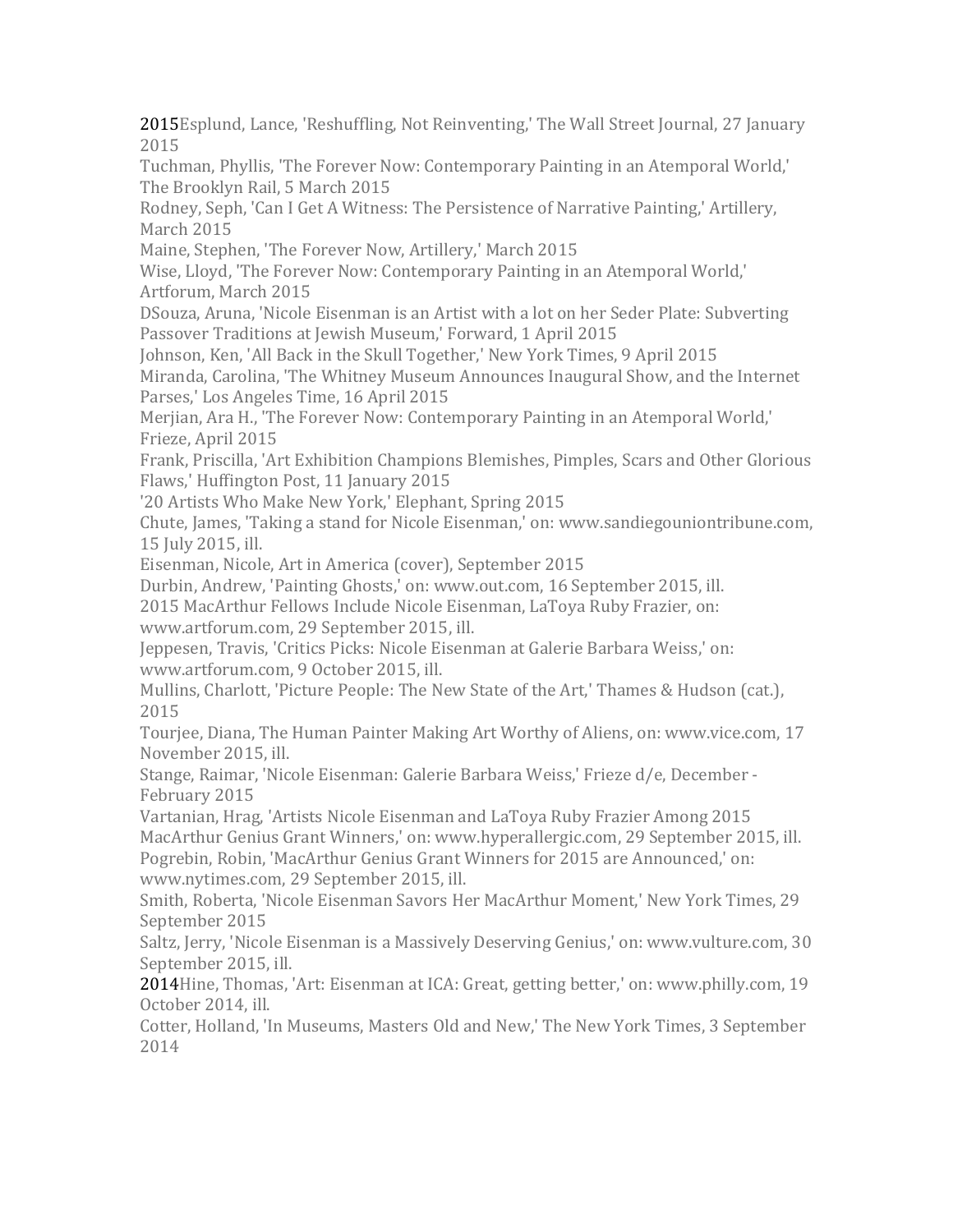Smolik, Noemi, 'Manifesta 10,' Frieze, September 2014

Indrisek, Scott, 'At MoMA, 17 Painters of Our Forever Now,' ArtInfo, 9 December 2014 Saltz, Jerry, 'Forever Now is MoMAs Market Moment,' Vulture, 12 December 2014 Zhong, Fan, 'Nicole Eisenman: Brushes with Greatness,' W Magazine, 11 December 2014 Fitzpatrick, Corrine, 'Best of 2014: Corrine Fitzpatrick,' on: www.artforum.com, 11 December 2014, ill.

Farago, Jason, 'The Forever Now Review: Calling time on the Avant Garde,' The Guardian, 12 December 2014

Vartanian, Hrag, et al., 'Best of 2014: Our Top 10 Exhibitions Across the United States,' Hyperallergic, 26 December 2014

Johnson, Paddy, 'The Ten Best Exhibitions of 2014,' Art F City, 31 December 2014 Sheets, Hilarie M., 'Nicole Eisenman at Institute of Contemporary Art,' ArtNews, 31 December 2014

Latimer, Quinn, 'Highlights from 2014 Quinn Latimer,' Frieze Blog, 23 December 2014 Smith, Roberta, 'End-of-Year Must-See,' New York Times, 27 December 2014

Dijksterhuis, Edo, 'Diversity rules at 45th edition of the art markets Olympics,' ArtSlant, 19 June 2014

Spence, Rachel, 'The Hermitages NIkhail Piotrovsky on hosting Manifesta,' Financial Times, 6 June 2014

Knudsen, Stephen, 'Nicole Eisenman: The Relevance of 21st-Century Expressionism,' Art Pulse, 1 June 2014

Cristello, Stephanie, 'Open Letter to an Enemy: Nicole Eisenman (1993 2013),' The Seen, 19 May 2014

Russeth, Andrew, '2014 Gwangju Biennale Releases Full 105-artist list,' Gallerist NY, 13 June 2014

Russeth, Andrew, 'Heres Manifesta 10′s Artist List,' GalleristNY, 25 March 2014 Russeth, Andrew, 'Morning Links: Betye Saar Edition,' Gallerist NY, 11 April 2014 Bryan-Wilson, Julia; Castle, Terry; Perta, Litia; Schindler, Kelley; 'Dear Nemesis, Nicole Eisenman 1993 - 2013,' exhibition catalogue, Contemporary Art Museum St. Louis,' Buchhandlung Walther Knig, Cologne, Germany, 2014

Gass, William, 'Review Readykeulous by Ridykeulous: This is What Liberation Feels Like,' Art Papers, March/April 2014

Thomas, Mary, 'Appreciation for the 2013 Carnegie International 2013,' Pittsburgh Post-Gazette, 4 March 2014

Russell, Stefene, 'The Arts: 'Dear Nemesis: Nicole Eisenman, 1993-2013' at

Contemporary Art Museum-St. Louis,' St. Louis Magazine, March 2014

Suico, Angela, 'The Carnegies Evening of Drawing With Nicole Eisenman,' Pittsburgh City Paper, 28 February 2014

Thomas, Mary, 'Carnegie Museum of Art acquires additional works by International artists,' Pittsburgh Post-Gazette, 25 February 2014

Russeth, Andrew, 'Carnegie Acquires Work From 2013 International by Guyton, Stark, Eisenman, Olowska, More,' Gallerist NY, 18 February 2014

Griesbach, Sarah Hermes, 'Reflection: Nicole Eisenman's Broad Range On View At CAM,' St. Louis Public Radio, 13 February 2014

Miller, Sarah Bryan, 'Artist Nicole Eisenman isn't afraid to make viewers uncomfortable,'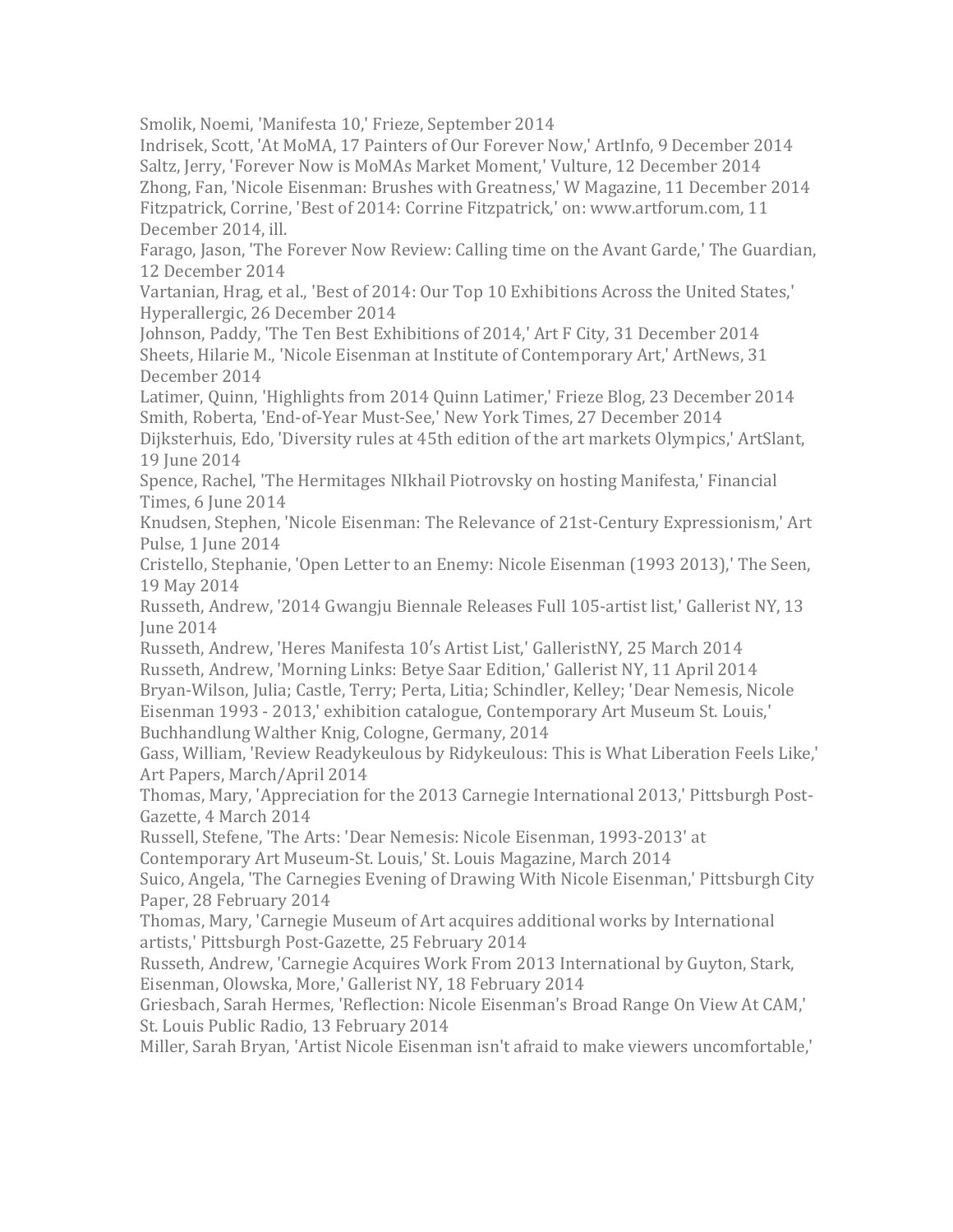St. Louis Post-Dispatch, 8 February 2014

Gay, Malcolm, 'Dear Nemesis: Figurative painting is alive and well in CAM's survey of Nicole Eisenman's mid career work,' Riverfront Times, 30 January 2014 Griffin, Jonathan, 'Review: 2013 Carnegie International,' art agenda, 7 January 2014 'Show of Shows Ten Museum Exhibitions Not to Miss in 2014: No. 1, Nicole Eisenman at

Contemporary Art Museum St. Louis,' Modern Painters, January 2014

Knudsen, Robert, 'Top Ten Contemporary Art Exhibits in 2013,' The Huffington Post, 2 January 2014

2013Fiduccia, Joanna, 'A Desperate Age Review: 2013 Carnegie International,' Spike Art Quarterly, Winter 2013

Shaw, Kurt, 'Sculptures at Carnegie Museum bend historical allusions,' Pittsburgh Tribune-Review, 28 December 2013

Hopf, Judith, 'Best of 2013: Nicole Eisenman at Studio Voltaire, London,' Artforum, December 2013

Raczka, Robert, 'Nicole Eisenmans good bad painting and witty sculpture are a highlight at the Carnegie International,' Pittsburgh City Paper, 6 November 2013

Schjeldahl, Peter, 'Play Time: The Carnegie International,' The New Yorker, 21 October 2013

Smith, Roberta, 'Global Extravaganza, but on a Human Scale,' The New York Times, 11 October 2013

Goodden, Sky, 'Welding a New Medium, Nicole Eisenman Wins the Carnegie Prize,' Artinfo, 9 October 2013

Foumberg, Jason, 'Playful Politics at the 2013 Carnegie International,' Art in America, 9 October 2013

Russeth, Andrew, 'A Playground in Pittsburgh: The 2013 Carnegie International Is a Quiet Triumph,' GalleristNY, 8 October 2013

Thomas, Mary, 'Artist Nicole Eisenman wins Carnegie Prize for ingenious installation at Carnegie International,' Pittsburgh Post-Gazette, 8 October 2013

Russeth, Andrew, 'Carnegie Prize for Nicole Eisenman, Fine Prize for Zanele Muholi,' GalleristNY, 7 October 2013

Thomas, Mary, 'Carnegie International awards prizes to two exhibiting artists,' Pittsburgh Post-Gazette, 7 October 2013

Karlovitz, Bob, 'Pair of works at Carnegie International bring home prizes,' Pittsburgh Tribune-Review, 7 October 2013

Kukielski, Tina, 'Nicole Eisenman,' 2013 Carnegie International Catalogue, October 2013 Thomas, Mary, 'Three Curators give the Carnegie International a different look,' Pittsburgh Post-Gazette, 29 September 2013

Tanner, Marcia, 'Appropriation redux: Nicole Eisenman in Berkeley,' Berkleyside, 8 July 2013

'Nicole Eisenman wins 2013 Carnegie Prize,' on: www.artforum.com, 7 October 2013 Simmons, William J., 'Nicole Eisenman: MATRIX 248 at BAM/PFA in Berkeley,' SFAQ, July 2013

McGarry, Kevin, 'Sketch Troupe: Nicole Eisenman,' V Magazine, June 2013 DiQuinzio, Apsara, 'Nicole Eisenman, MATRIX 248 Brochure,' Berkeley Art Museum, June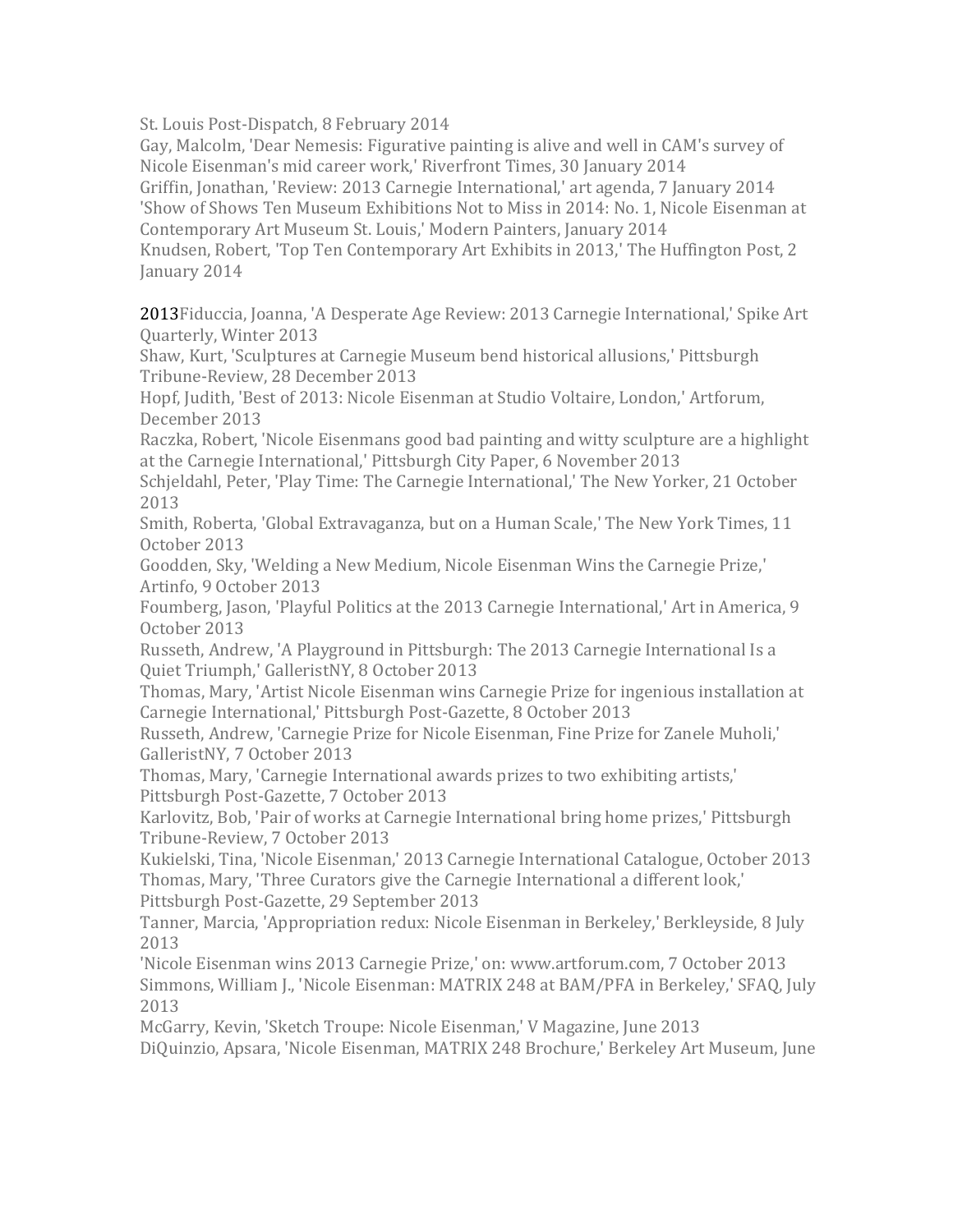# 2013

Sillman, Amy, 'Preview: Nicole Eisenman,' Artforum, May 2013

Wood, Sura, 'Outside of the Box,' The Bay Area Reporter, 16 May 2013

Smith, Roberta, '40 Nations, 1,000 Artists and One Island,' New York Times, 10 May 2013

Akel, Joseph, '10 Picks: New York Frieze 2013,' Interview Magazine, 10 May 2013

Higgie, Jennifer, 'Nicole Eisenman: In Your Head,' Frieze, May 2013

Chun, Kimberly, 'Nicole Eisenman / Matrix 248: Tea Party time,' San Francisco Chronicle, 22 May 2013

Meade, Fionn, 'Catch as Catch Can,' Locks Gallery, Philadelphia PA, 2013

Hirsch, Faye, 'Nicole Eisenmans Year of Printing Prolifically,' Art In Print, January - February 2013

Gygax, Raphael, 'Looking Back, Looking Forward: Part 5,' Frieze Blog, 1 January 2013 2012Molesworth, Helen, 'Best of 2012: Helen Molesworths Top 10,' ArtForum, December 2012

Torres, Jesus Manuel Rojas, 'Locust Projects Third Annual Bus Shelter Project,' on: www.examiner.com, 21 November 2012, ill.

Nicole Eisenman, Parkett 91, pp. 102-149, 2012

Bors, Chris, 'Whitney Biennial 2012', Artvoices Magazine, June/July, pp. 86-87, 2012 Beer, Jonathan, 'Nicole Eisenman Woodcuts, Etchings, Lithographs and Monotypes, Leo Koenig Gallery,' art-rated, 4 July 2012

Molarsky, Mona, 'Drawing on Talent: A Profile of Work of Artist Nicole Eisenman,' New York Press, 9 August 2012

Schultz, Charles, 'Nicole Eisenman: Woodcuts, Ethings, Lithographs, and Monotypes at Leo Koenig,' Art in Print, July/August 2012

Wyma, Chloe, '25 Questions for Witty Expressionist and Biennial Star Nicole Eisenman,' Boulin Artinfo, 19 June 2012

Hirsch, Faye, 'Nicole Eisenmans Prints and People,' Art In America, 15 June 2012 'Nicole Eisenman: the story behind the artwork, in the artists own words,' Modern Painters, July/August 2012

'50 Next Most Collectible Artists,' Art + Auction, June 2012

Schjeldahl, Peter, 'Not Like The Other Ones: A surprising Whitney Biennial,' The New Yorker, 12 March 2012

Douglas, Sarah, 'If You Dont Do This Fair, You're Stupid: With Sales and High Spirits, the Armory Show Gets Off to a Rollicking Start,' Gallerist NY, 7 March 2012

Smith, Roberta, 'A Survey of a Different Color,' New York Times, 2 March 2012

2011Pagel, David, 'Nicole Eisenman at Susanne Vielmetter Los Angeles Projects,' Los Angeles Times, 5 May 2011

Simonson, Lily, 'Looking at Los Angeles, Nicole Eisenman and Wynne Greenwood,' Art:21 blog, 26 May 2011

Shaw, Michael, 'Nicole Eisenman,' Art Scene, May 2011

Eisenman, Nicole, 'Artists on Ab-Ex,' Artforum, Summer 2011

Chang, Ian, 'Nicole Eisenman, Susanne Vielmetter Los Angeles Projects,' Frieze, September 2011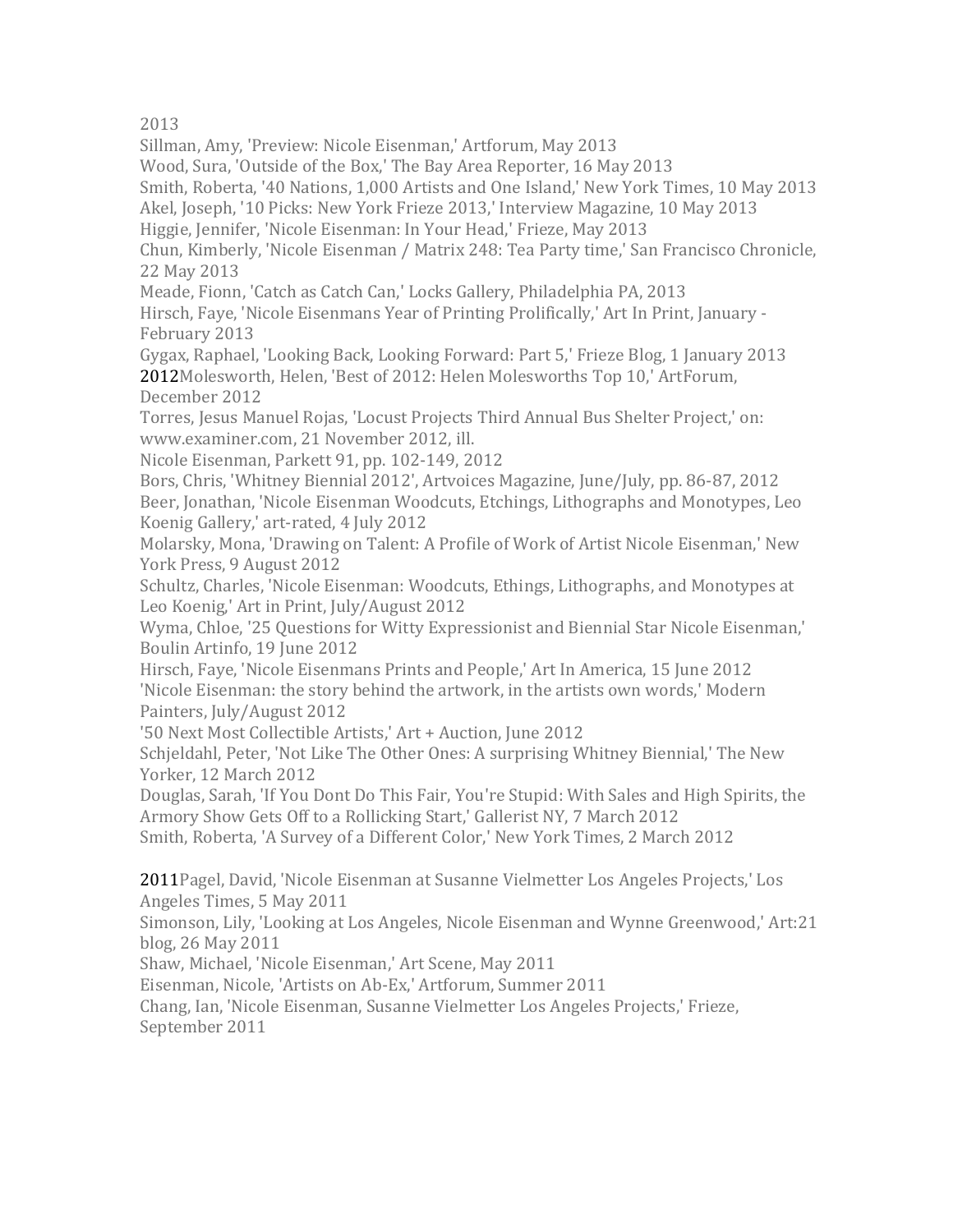Wolf, Kate, Nicole Eisenmans Human Touch, Artslant, 16 May 2011

2010Smith, Roberta, 'Post-Minimal to the Max, 'New York Times, 14 February 2010 Berry, Ian, 'Nicole Eisenman: The Way We Werent,' The Tang Teaching Museum and Art Gallery, 2010 (cat.)

White, Brian Evans, 'Nicole Eisenman,' Art US, Issue 28, 2010 2008Werneburg, Brigitte, 'Kunstrundgang,' TAZ Berlin, 17 September 2008 Mania, Astrid, 'Verfuhrerisch direkt,' Artnet Magazine, 10 September 2008 Sholis, Brian, 'Nicole Eisenman,' Artforum, September 2008 'Art in General, NewCOMPANYline: Advertisement, Performance, Style and Authenticity by K8 Hardy,' PS1 Contemporary Art Center, 14 March 2008 Myers, Holly, 'Nicole Eisenman A Show Born of Fear at Susanne Vielmetter, ArtReview, January 2008

2007Myers, Holly, 'Our Favorite Shows and Artifacts: Nicole Eisenman at Susanne Vielmetter,' LA Weekly, 27 December 2007

Brooks, Amra, 'Our Favorite Shows and Artifacts: Nicole Eisenman at Susanne Vielmetter,' LA Weekly, 27 December 2007

Lester, Paul, 'We Remember Miami,' ArtNet, December 2007

Tibbits, Ashley, 'Nicole Eisenman: A Show Born of Fear at Susanne Vielmetter Los Angeles Projects,' Flavorpill, 27 November 2007

Gray, Emma, 'Top 10 Shows in Los Angeles This Month: Nicole Eisenman, A Show Born of Fear at Susanne Vielmetter,' The Saatchi Gallery Blog, November 2007

Sholis, Brian, 'Scene & Herd: Boy Wonder,' on www.artforum.com, 30 October 2007, ill.

Brooks, Amra, 'Must See Art: Nicole Eisenman, A Show Born of Fear at Susanne

Vielmetter Los Angeles Projects,' LA Weekly, 25 October 2007

Schindler, Anna, 'In der Kunsthalle Zrich: das bad girl Nicole Eisenman,' Kunstzeitung, May 2007

2006Hirsch, Faye, 'Tides and Tidings,' Art in America, October 2006 Smith, Roberta, 'Nicole Eisenman: Progress: Real & Imagined,' New York Times, 10 June 2006

Hontoria, Javier, 'Trazons de un arte urgente,' El Cultural, 9-15 February 2006 2005Parker, Erik, 'The Artists Artists,' Artforum, December 2005 Davis, Tim, 'Top Ten,' Artforum, May 2005

2004Burton, Johanna, 'Nicole Eisenman,' Artforum, Summer 2004 Von Lilien, Titus, 'Bomben auf Barbieland, Quest,' May-June 2004 The New Yorker, 5 April 2004 Chasin, Noah, 'Nicole Eisenman: Elizaville,' Time Out New York, 1-8 April 2004 Bsing, Nicole and Klass, Heiko, 'Vor Erffnung ausverkauft, Die Welt,' 27 March 2004 The New York Sun, 25 March 2004 Reed, John, 'Critics Picks,' Artforum, March 2004 Hirsch, Jaye, 'Nicole Eisenman at the Herbert F. Johnson Museum of Art,' Art in America,